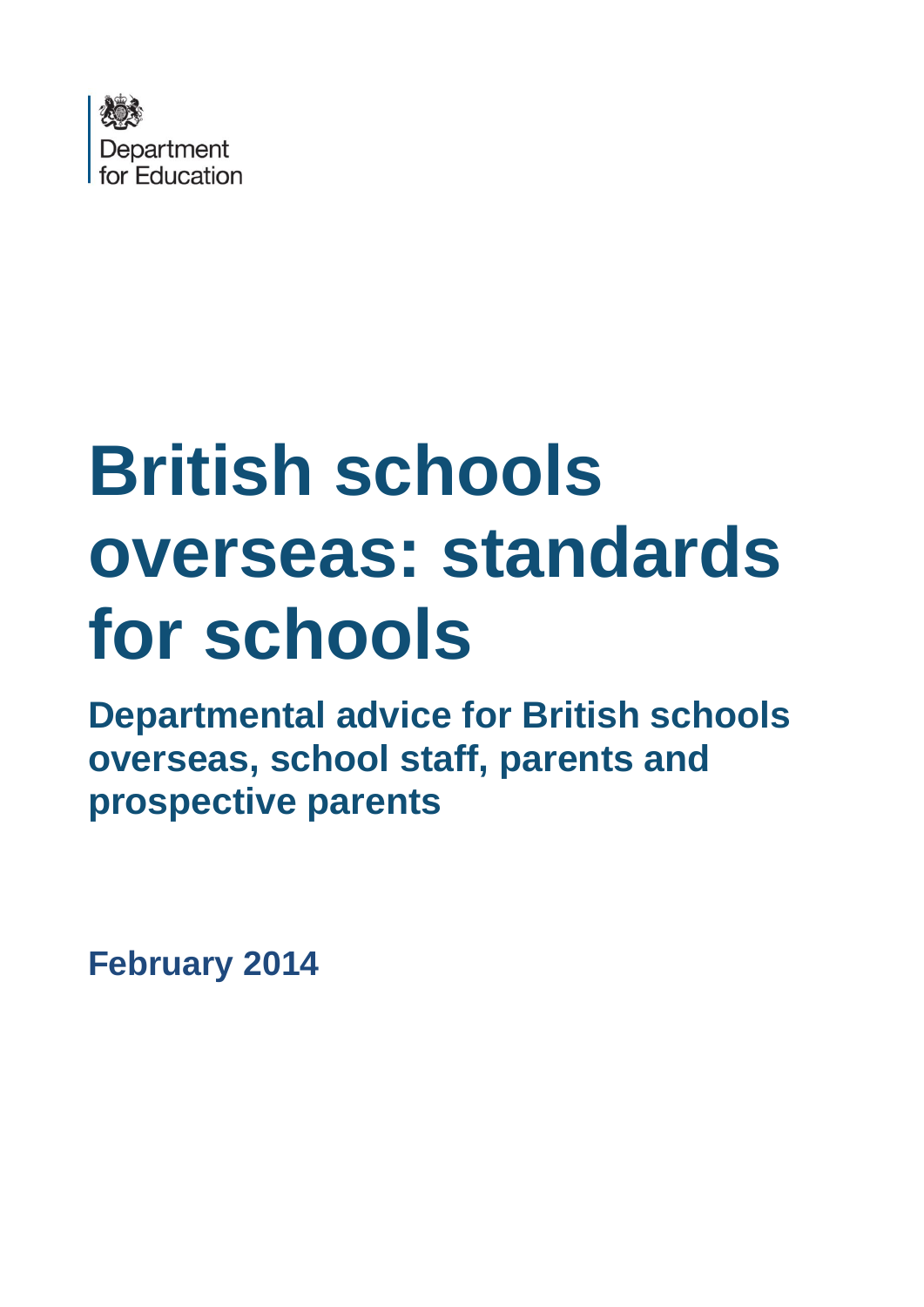## **Contents**

| Summary                                                                            | 3              |  |  |
|------------------------------------------------------------------------------------|----------------|--|--|
| About this departmental advice                                                     |                |  |  |
| Expiry or review date                                                              | 3              |  |  |
| Who is this advice for?                                                            | 3              |  |  |
| Key points                                                                         | 3              |  |  |
| <b>Background and Context</b>                                                      | 4              |  |  |
| Standards for inspection of British schools overseas - Intrepretation of standards | 5              |  |  |
| 1. The quality of education provided by the school                                 |                |  |  |
| 1.2 The Curriculum                                                                 | 6              |  |  |
| 1.3 The quality of teaching and assessment                                         | $\overline{7}$ |  |  |
| 2.<br>The spiritual, moral, social and cultural development of pupils              | $9\,$          |  |  |
| The welfare, health and safety of the pupils<br>3.                                 | 10             |  |  |
| 4. The suitability of the proprietor and staff                                     |                |  |  |
| 5. The premises and accommodation                                                  |                |  |  |
| 6. The provision of information for parents, carers and others                     |                |  |  |
| 7. The school's procedures for handling complaints                                 |                |  |  |
| 8. The quality of provision for boarding                                           |                |  |  |
| 9. Leadership and management of the school                                         |                |  |  |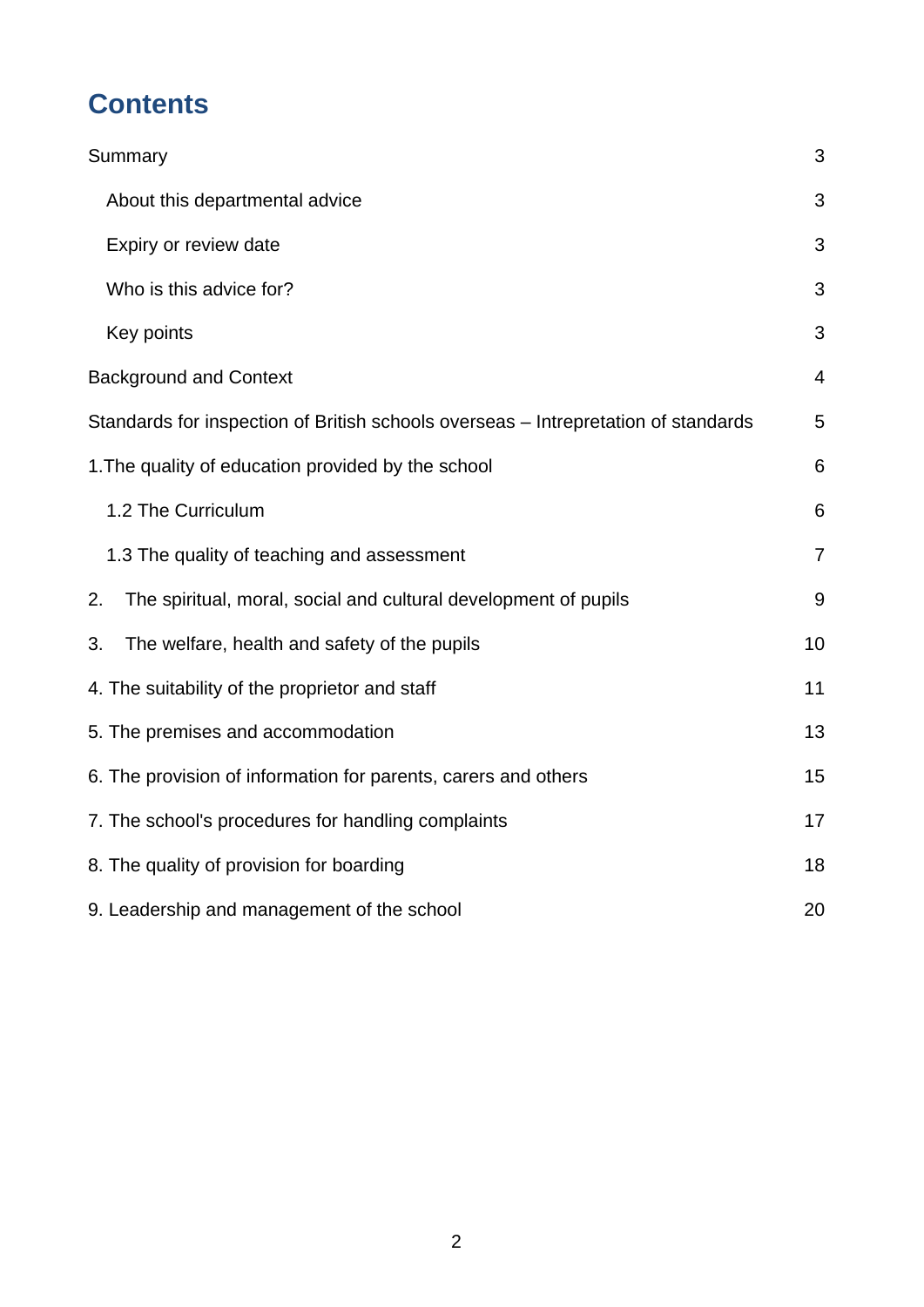## <span id="page-2-0"></span>**Summary**

#### <span id="page-2-1"></span>**About this departmental advice**

This is departmental advice from the Department for Education. This advice is nonstatutory, and has been produced to help British schools overseas to understand the Department standards required to meet under the British Government's voluntary inspection scheme.

#### <span id="page-2-2"></span>**Expiry or review date**

This advice will updated when any changes are implemented to the standards and regulations relating to independent schools in the United Kingdom.

#### <span id="page-2-3"></span>**Who is this advice for?**

This advice is for:

- Schools overseas and school staff interested in undergoing inspection under the British Government's inspection scheme.
- Parents and prospective parents.

#### <span id="page-2-4"></span>**Key points**

This advice outlines the standards for accreditation of British schools overseas which approved inspectorates will use as a benchmark. The standards measure up against the standards that apply to independent schools in the United Kingdom.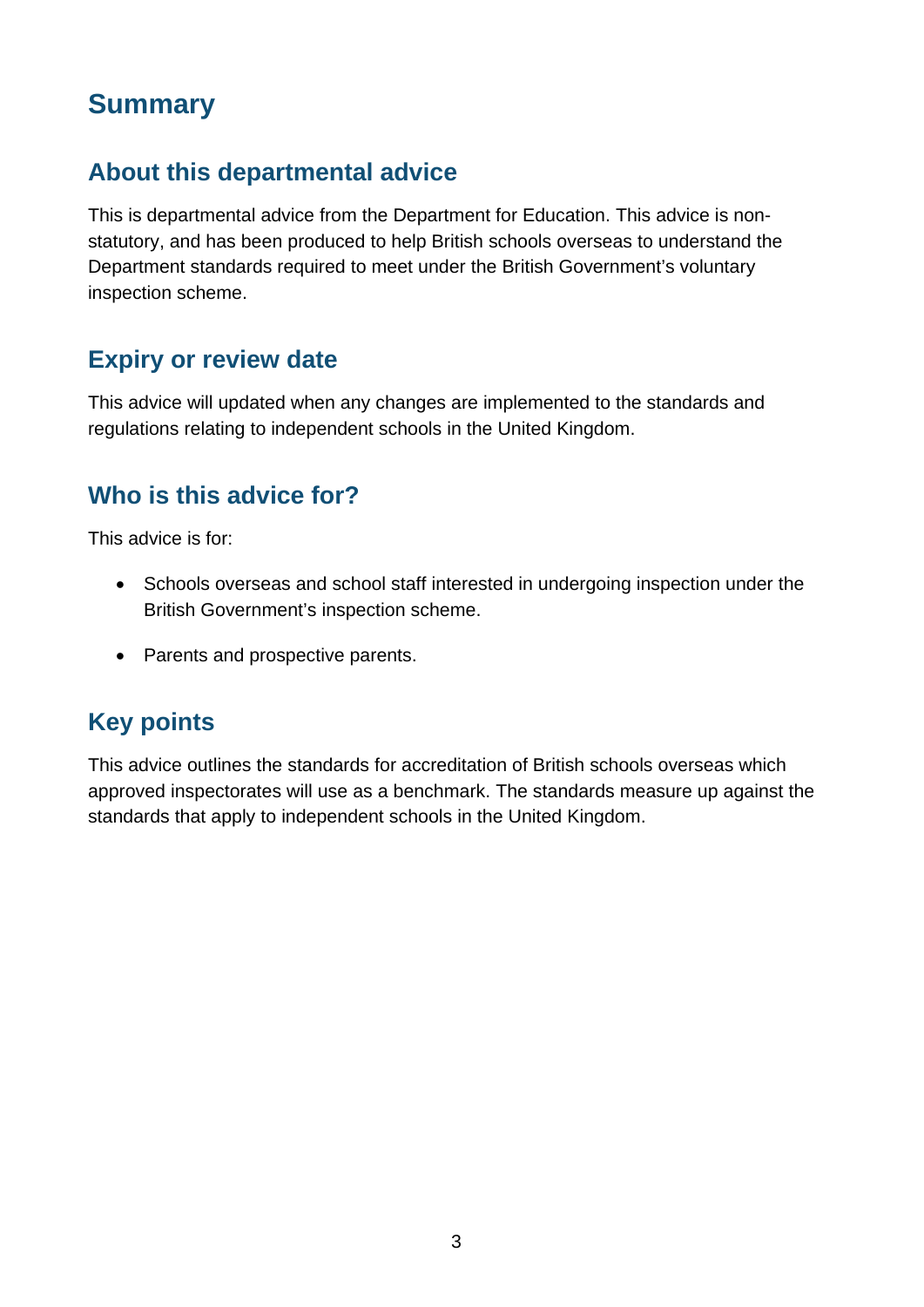## <span id="page-3-0"></span>**Background and Context**

Overseas schools describing themselves as "British" are not currently subject to any system of recognition by the British government. The Department for Education (DfE), together with the devolved administrations for Scotland, Wales and Northern Ireland, are putting in place arrangements for inspection against a common set of standards that British Schools Overseas can choose to adopt.

The intention is to inform parents of pupils in British Schools Overseas how standards measure up against the standards that apply to independent schools in the United Kingdom. Inspectorates approved by the DfE and monitored by Ofsted will be available to inspect British schools overseas and produce inspection reports which will be made available to parents and prospective parents. This will inform parents and prospective parents about the quality of provision within the inspected school, and its compatibility with independent schools in the United Kingdom. An essential element of the inspection is considering the extent to which the British character of the school is evident in its ethos, curriculum, teaching, care for pupils and pupils' achievements. By achieving UK inspection based approval, participating schools will be able to demonstrate that they provide a British education that has similar characteristics to an education in an independent school in the UK.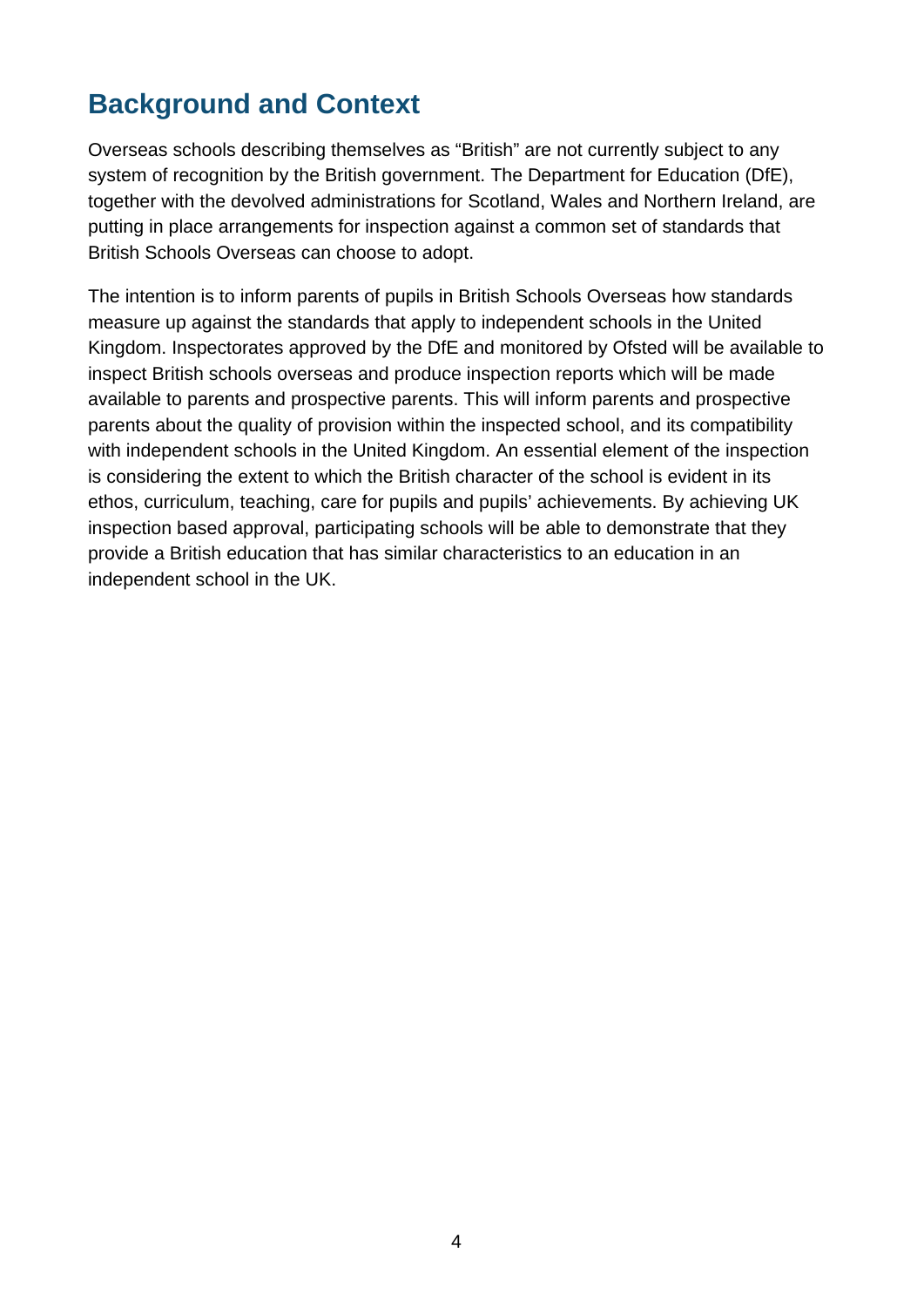## <span id="page-4-0"></span>**Standards for inspection of British schools overseas – Intrepretation of standards**

- We recognise that schools in different countries may have to produce and implement policies, or take action, in accordance with local regulations. It is not the purpose of these standards to ensure compliance with local regulation. However, the expectation is that the standards implemented by schools will ensure policies and procedures of a quality at least as high as those required in independent schools in the UK.
- Schools must provide evidence to their inspectorate body that each standard has been met, and confirm to the inspectorate that to the best of their knowledge and belief, the school complies with all local regulatory requirements, and that there is no information available to them that indicate that the school would have to close in the foreseeable future. Where there is a conflict between these standards and local requirements, the requirements of the host country take precedence. Any departures from the standards due to host country requirements should be notified to inspectors so that they can be noted in inspection reports. We would expect inspectors to be sensitive to the local context, particularly where there are substantial cultural differences between the host country and the UK.
- Where the standards require a school to make available information or a document the requirement is satisfied by placing a copy on the school's website (if a website exists), or placing a copy in the school for examination and informing parents of the availability of the information or document, or supplying an electronic (email) or paper copy to parents on request.
- The numbers in italics in the first column of the following tables refer to the paragraph numbers (where appropriate) in the current English regulations: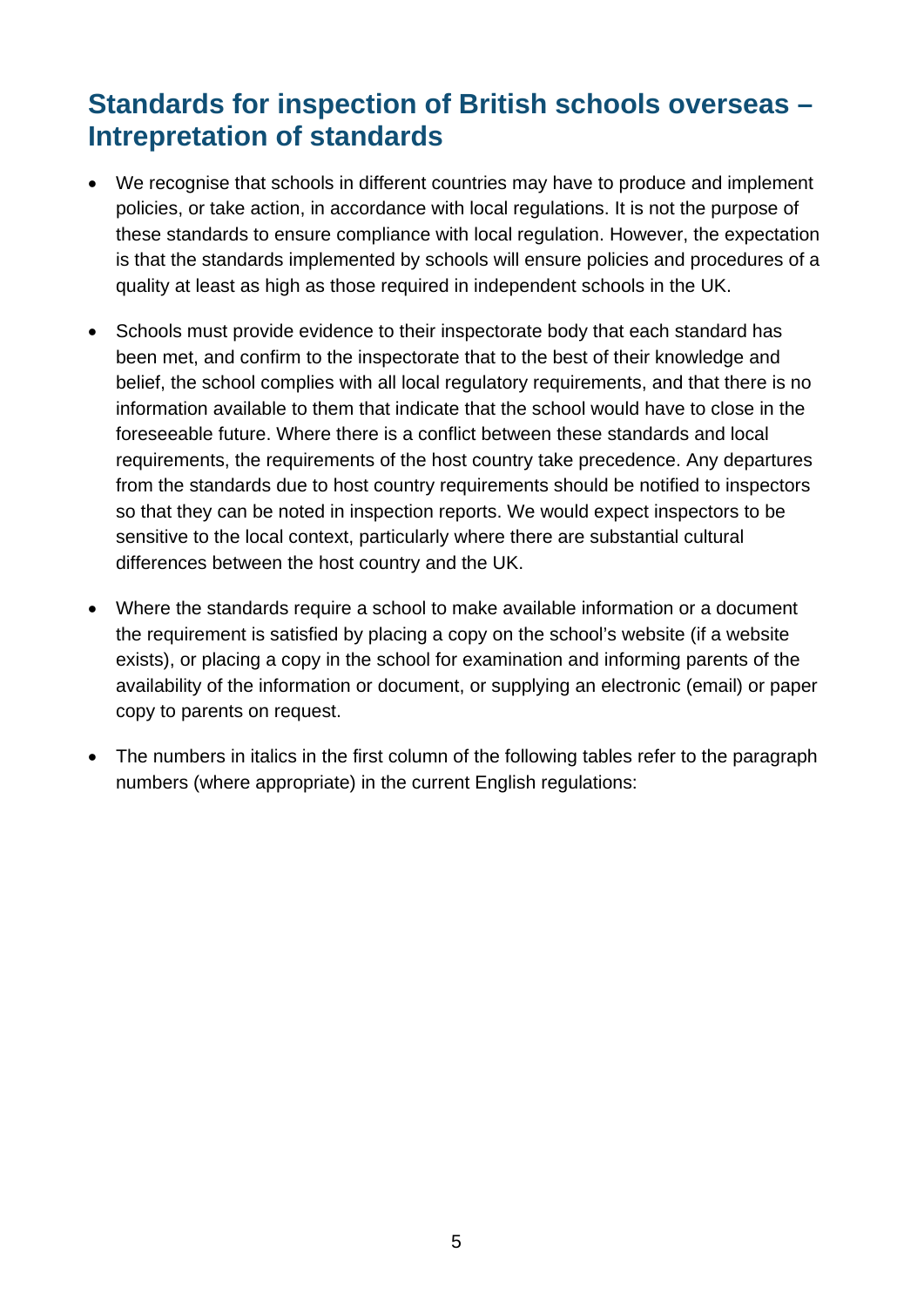## <span id="page-5-0"></span>**1.The quality of education provided by the school**

#### <span id="page-5-1"></span>**1.2 The Curriculum**

**The quality of the curriculum, its breadth and balance and suitability for all the pupils in school taking into account the regulatory and legal requirements of the host country.** 

| 1(2)        | 1.1   | Does the school have a curriculum policy set out in writing and<br>supported by appropriate plans and schemes of work, and does it<br>implement it effectively?                                                                                |
|-------------|-------|------------------------------------------------------------------------------------------------------------------------------------------------------------------------------------------------------------------------------------------------|
| 1(2)(a)(i)  | $1.2$ | Is there full-time supervised education for pupils of compulsory<br>school age?                                                                                                                                                                |
| 1(2)(a)(ii) | 1.3   | Does the curriculum give pupils of compulsory school age<br>experience in the following areas of learning: linguistic,<br>mathematical, scientific, technological, human and social, physical,<br>and aesthetic and creative education?        |
| additional  | 1.4   | Does the curriculum take account of curricula and external<br>examination accreditation commonly used in schools within the UK,<br>in a manner that enables pupils to enter, or re-enter the UK<br>educational system at an appropriate level? |
| 1(2)(b)     | 1.5   | Is the subject matter appropriate for the ages and aptitudes of<br>pupils, including those pupils with learning difficulties and/or<br>disabilities?                                                                                           |
| 1(2)(c)     | 1.6   | Does the policy enable pupils to acquire skills in<br>speaking/listening/literacy/numeracy?                                                                                                                                                    |
| 1(2)(d)     | 1.7   | Is the principal language of instruction either English (or Welsh)?                                                                                                                                                                            |
| 1(2)(e)     | 1.8   | Where pupils have been identified as having learning difficulties<br>and/or disabilities, does the curriculum provided meet their needs?                                                                                                       |
| 1(2)(f)     | 1.9   | Does the school provide personal, social and health education which<br>reflects its aims and ethos?                                                                                                                                            |
| 1(2)(g)     | 1.10  | Does the school provide appropriate careers guidance for secondary<br>age pupils?                                                                                                                                                              |
| 1(2)(h)(i)  | 1.11  | If there are pupils <b>above</b> British compulsory school age (ie over age<br>16), does the school provide a programme of activities appropriate to                                                                                           |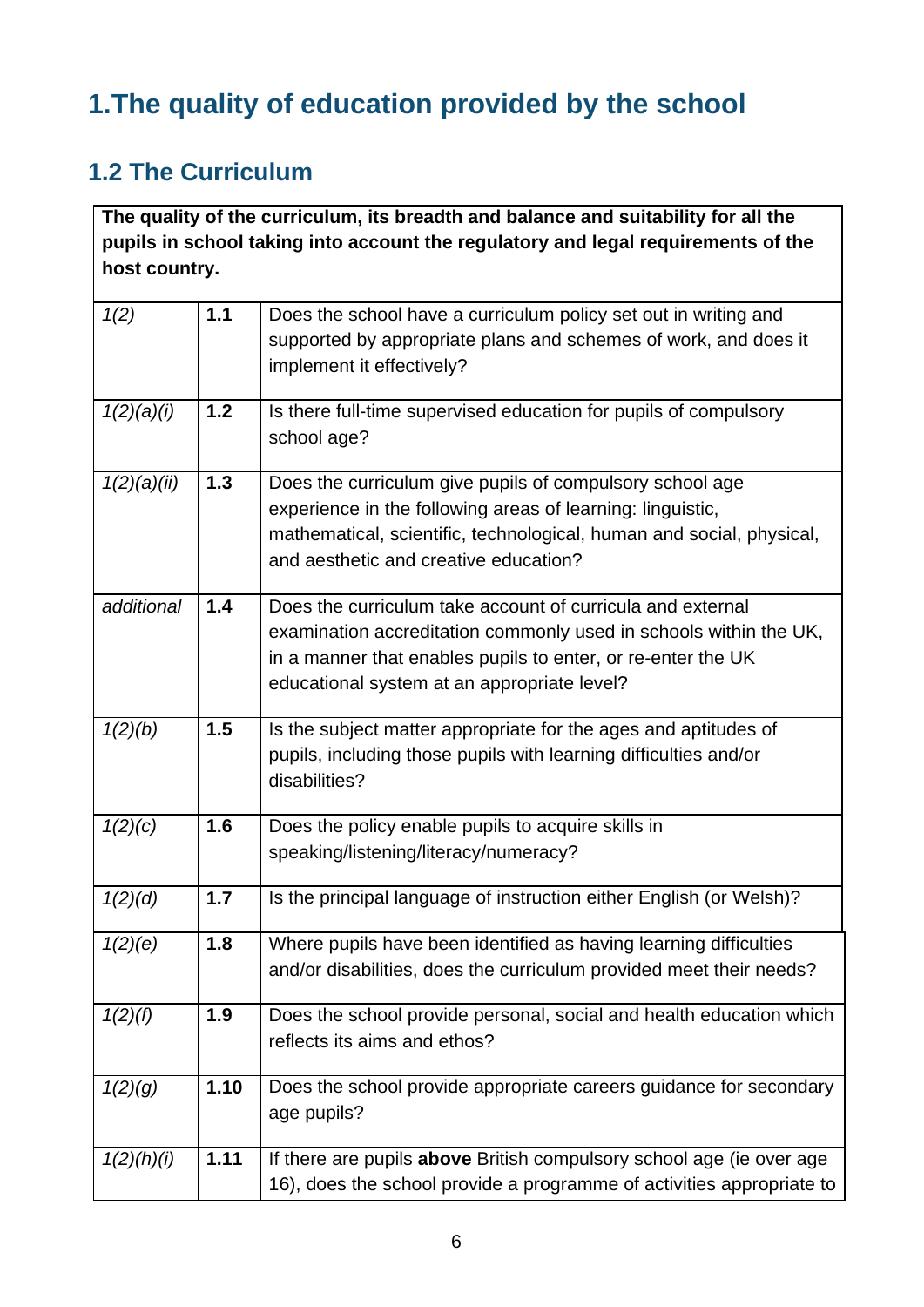|             |      | their needs?                                                                                                                                                                                 |
|-------------|------|----------------------------------------------------------------------------------------------------------------------------------------------------------------------------------------------|
| 1(2)(h)(ii) | 1.12 | If there are pupils <b>below</b> British compulsory school age (ie in the<br>term after they attain age 5), does the school provide a programme<br>of activities appropriate to their needs? |
| 1(2)(i)     | 1.13 | Does the curriculum provide the opportunity for all pupils to learn<br>and make progress?                                                                                                    |
| 1(2)(j)     | 1.14 | Is there adequate preparation of pupils for the opportunities,<br>responsibilities and experiences of adult life?                                                                            |

## <span id="page-6-0"></span>**1.3 The quality of teaching and assessment**

|         | The quality and effectiveness of teaching and assessment. |                                                                                                                                                                                                                                            |  |  |
|---------|-----------------------------------------------------------|--------------------------------------------------------------------------------------------------------------------------------------------------------------------------------------------------------------------------------------------|--|--|
| 1(3)(a) | 1.15                                                      | Does the teaching enable pupils to acquire new knowledge, and<br>make progress according to their ability so that they increase their<br>understanding and develop their skills in the subjects taught?                                    |  |  |
| 1(3)(b) | 1.16                                                      | Does the teaching encourage pupils to apply intellectual, physical or<br>creative efforts and to show interest in their work and to think and<br>learn for themselves?                                                                     |  |  |
| 1(3)(c) | 1.17                                                      | Are lessons well planned, are effective teaching methods and<br>suitable activities used and is class time managed wisely?                                                                                                                 |  |  |
| 1(3)(d) | 1.18                                                      | Do teachers show a good understanding of the aptitudes, cultural<br>background, needs (including the needs of EAL learners) and prior<br>attainments of the pupils, and ensure these are taken into account in<br>the planning of lessons? |  |  |
| 1(3)(e) | 1.19                                                      | Do teachers demonstrate appropriate knowledge and understanding<br>of the subject matter being taught?                                                                                                                                     |  |  |
| 1(3)(f) | 1.20                                                      | Are classroom resources of an adequate quality, quantity and range<br>and are they used effectively?                                                                                                                                       |  |  |
| 1(3)(g) | 1.21                                                      | Is there a framework in place to assess pupils' work regularly and<br>thoroughly and is information from such assessment utilised to plan<br>teaching so that pupils can make progress?                                                    |  |  |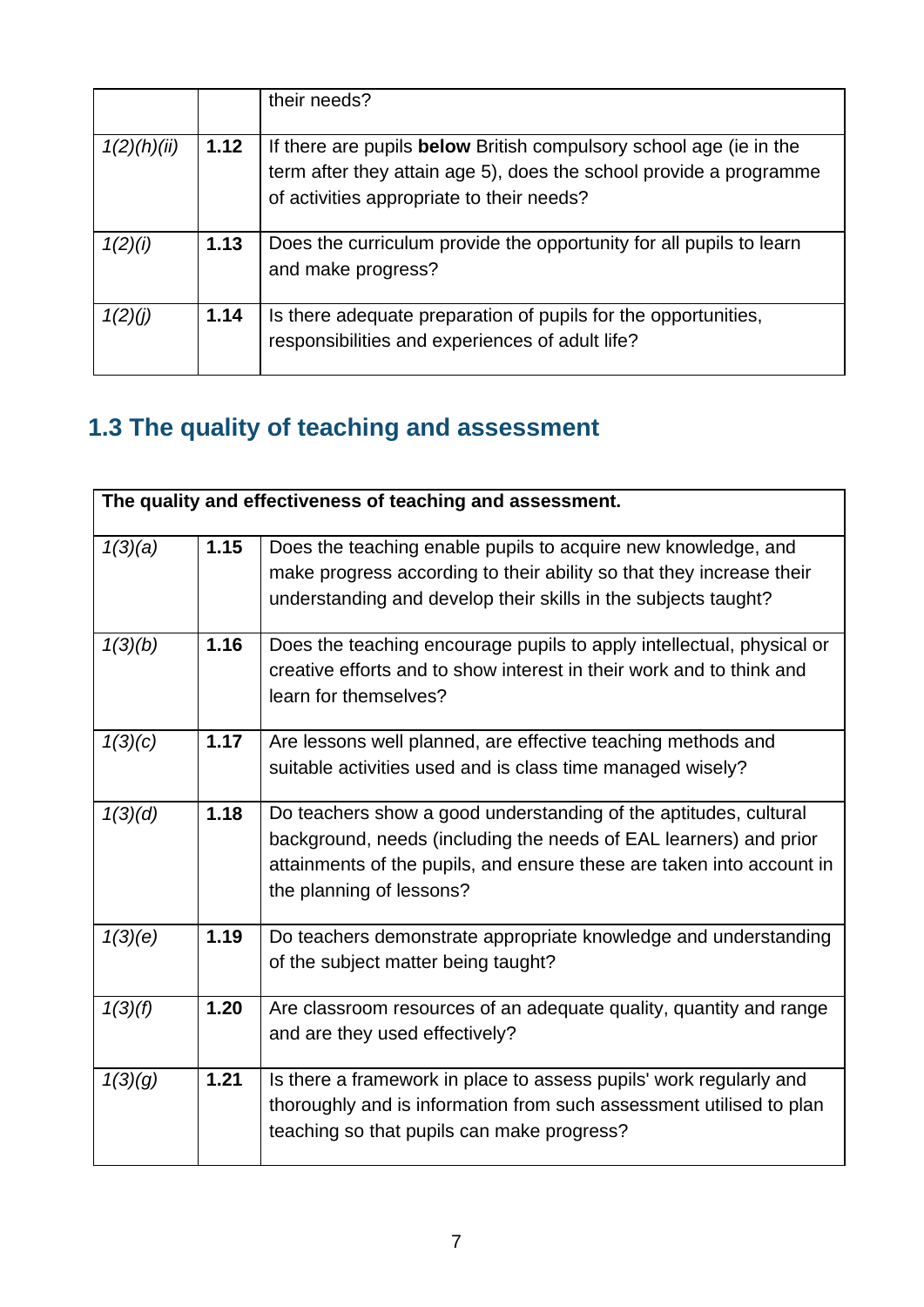| 1(3)(h)    | 1.22 | Does the teaching encourage pupils to behave responsibly?                                                                                                                                                                            |
|------------|------|--------------------------------------------------------------------------------------------------------------------------------------------------------------------------------------------------------------------------------------|
| 1(4)       | 1.23 | Does the school have in place a framework by which pupil<br>performance can be evaluated by reference to either the school's<br>own aims, as provided to parents and/or by norms derived from<br>externally accredited examinations? |
| additional | 1.24 | Do the styles of teaching, learning and assessment equip pupils with<br>the knowledge and skills necessary to enter, or re-enter the UK<br>educational system at an appropriate level?                                               |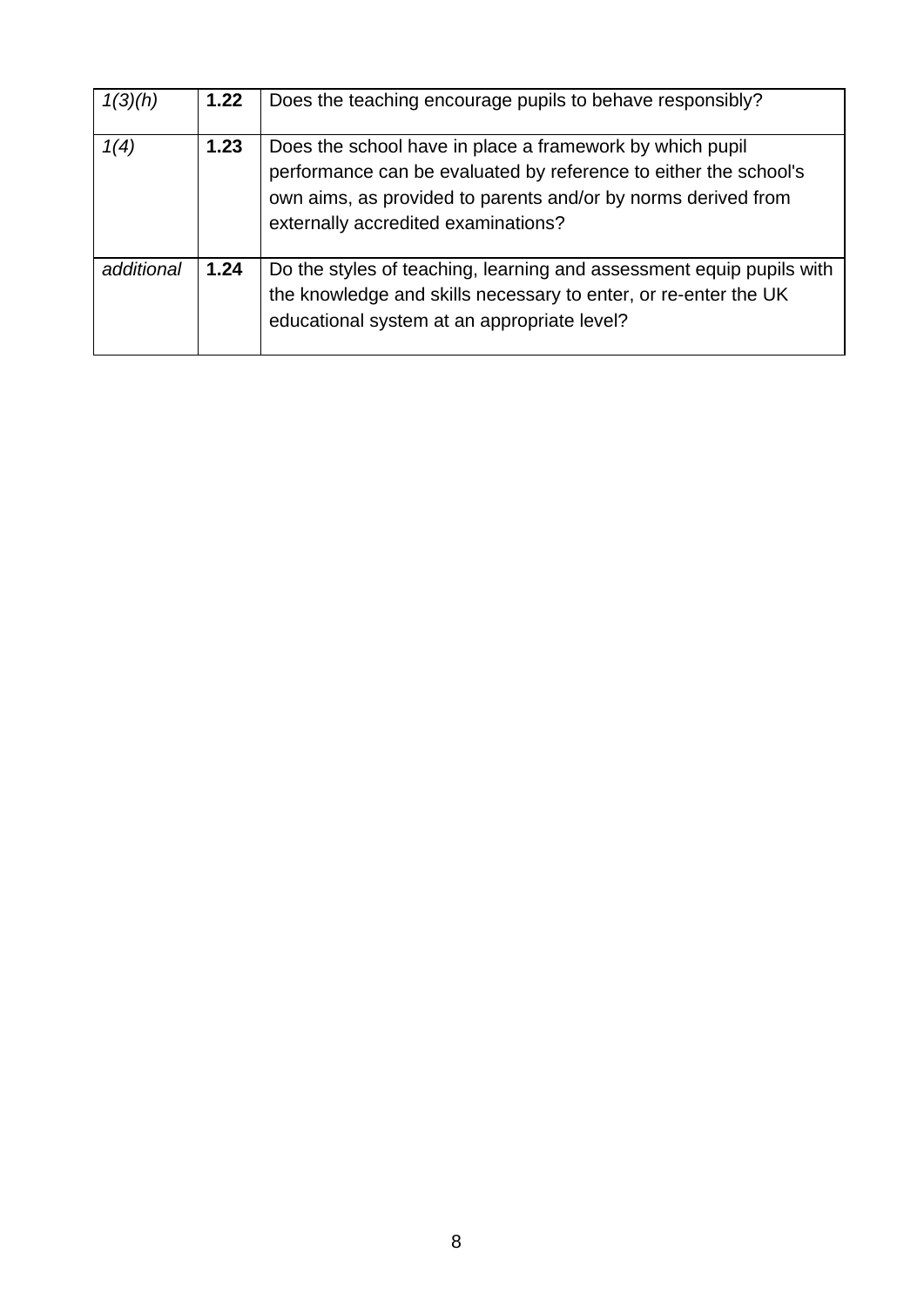## <span id="page-8-0"></span>**2. The spiritual, moral, social and cultural development of pupils**

*The quality and effectiveness of the school's provision for the spiritual, moral, social and cultural development of its pupils taking account of the needs of a diverse student body.* 

| 2(a)       | 2.1 | Does the school enable pupils to develop their self-knowledge,<br>self-esteem and self-confidence?                                                                                                           |
|------------|-----|--------------------------------------------------------------------------------------------------------------------------------------------------------------------------------------------------------------|
| 2(b)       | 2.2 | Does it enable pupils to distinguish right from wrong and to respect<br>the law?                                                                                                                             |
| 2(c)       | 2.3 | Is it effective in ensuring that pupils behave responsibly, show<br>initiative and understand how they can contribute to community<br>life?                                                                  |
| 2(d)       | 2.4 | Does it provide pupils with a broad general knowledge of the<br>responsibilities of citizenship in the host country, the UK and<br>internationally?                                                          |
| 2(e)       | 2.5 | Does the school assist pupils to acquire an appreciation of and<br>respect for their own and other cultures, in a way that promotes<br>tolerance and harmony between different cultural traditions?          |
| <b>New</b> | 2.6 | Does the school promote a general knowledge and understanding<br>of modern British life including UK attitudes towards tolerance,<br>democracy, respect for freedom of expression and other human<br>rights? |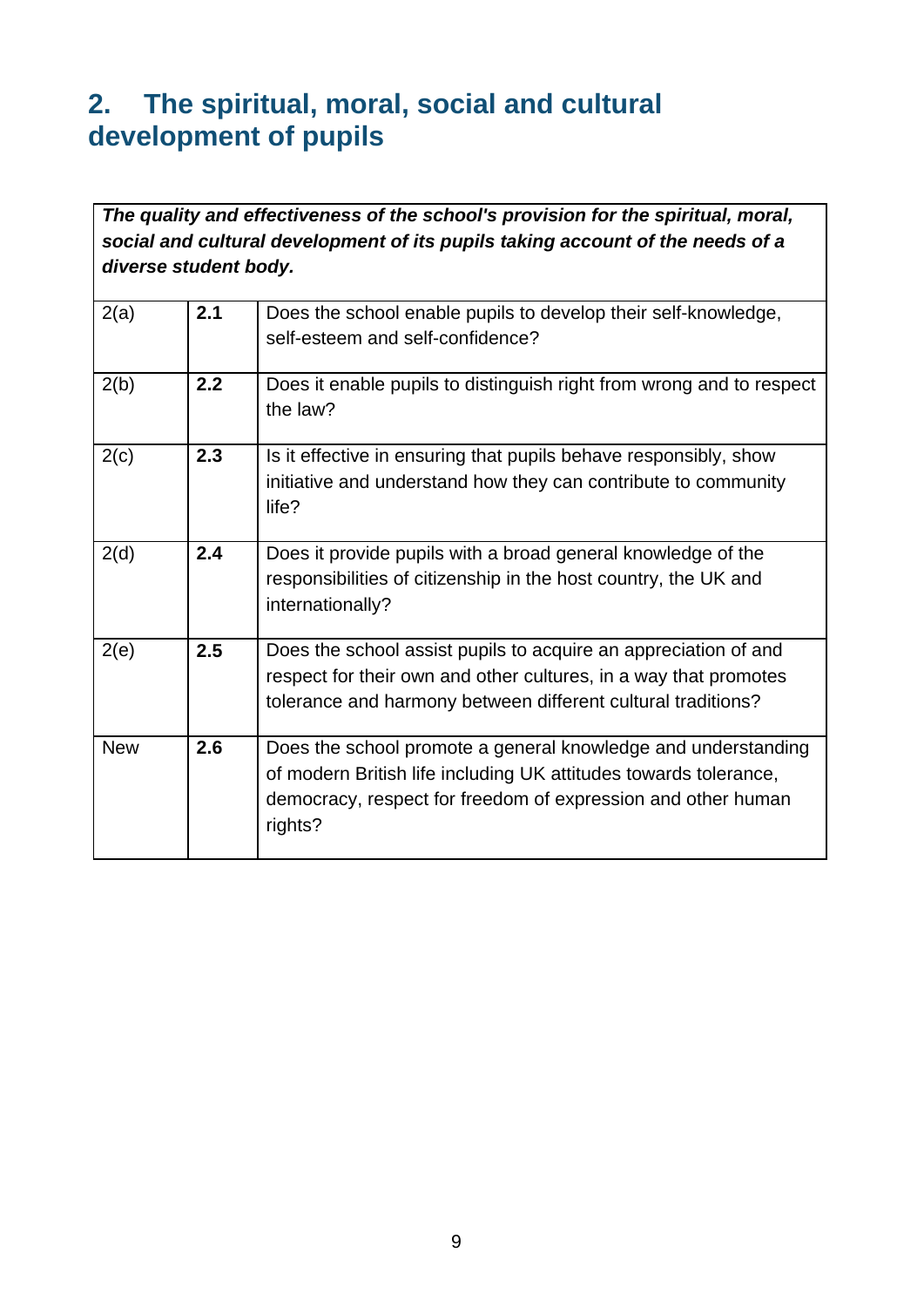## <span id="page-9-0"></span>**3. The welfare, health and safety of the pupils**

**The measures to promote the welfare, health and safety of the pupils, including child protection, taking into account the regulatory and cultural requirements of the host country.** 

| 3(2)(a) | 3.1  | Has the school prepared and implemented an effective written<br>policy to prevent bullying?                                                                                            |
|---------|------|----------------------------------------------------------------------------------------------------------------------------------------------------------------------------------------|
| 3(2)(b) | 3.2  | Has the school prepared and implemented effective written policies<br>to safeguard and promote the welfare of children who are pupils at<br>the school?                                |
| 3(2)(c) | 3.3  | Has the school prepared and implemented an effective written<br>policy relating to the health and safety of pupils on activities outside<br>the school?                                |
| 3(2)(d) | 3.4  | Has the school prepared and implemented a written policy to<br>promote good behaviour amongst pupils which sets out the<br>sanctions to be adopted in the event of pupils misbehaving? |
| 3(4)    | 3.5  | Can the school demonstrate that it has proper regard for health and<br>safety issues which at least conforms to local regulatory<br>requirements?                                      |
| 3(5)    | 3.6  | Can the school demonstrate that it has a satisfactory level of fire<br>safety which conforms to local regulatory requirements?                                                         |
| 3(6)    | 3.7  | Does the school have a satisfactory written policy on first aid and<br>does it implement this?                                                                                         |
| 3(7)    | 3.8  | Are school staff deployed in such a way as to ensure the proper<br>supervision of pupils?                                                                                              |
| 3(8)    | 3.9  | Does the school keep written records of sanctions imposed upon<br>pupils for serious disciplinary offences?                                                                            |
| 3(9)    | 3.10 | Can the school demonstrate that it maintains an admission register<br>and an attendance register which conform to local regulatory<br>requirements?                                    |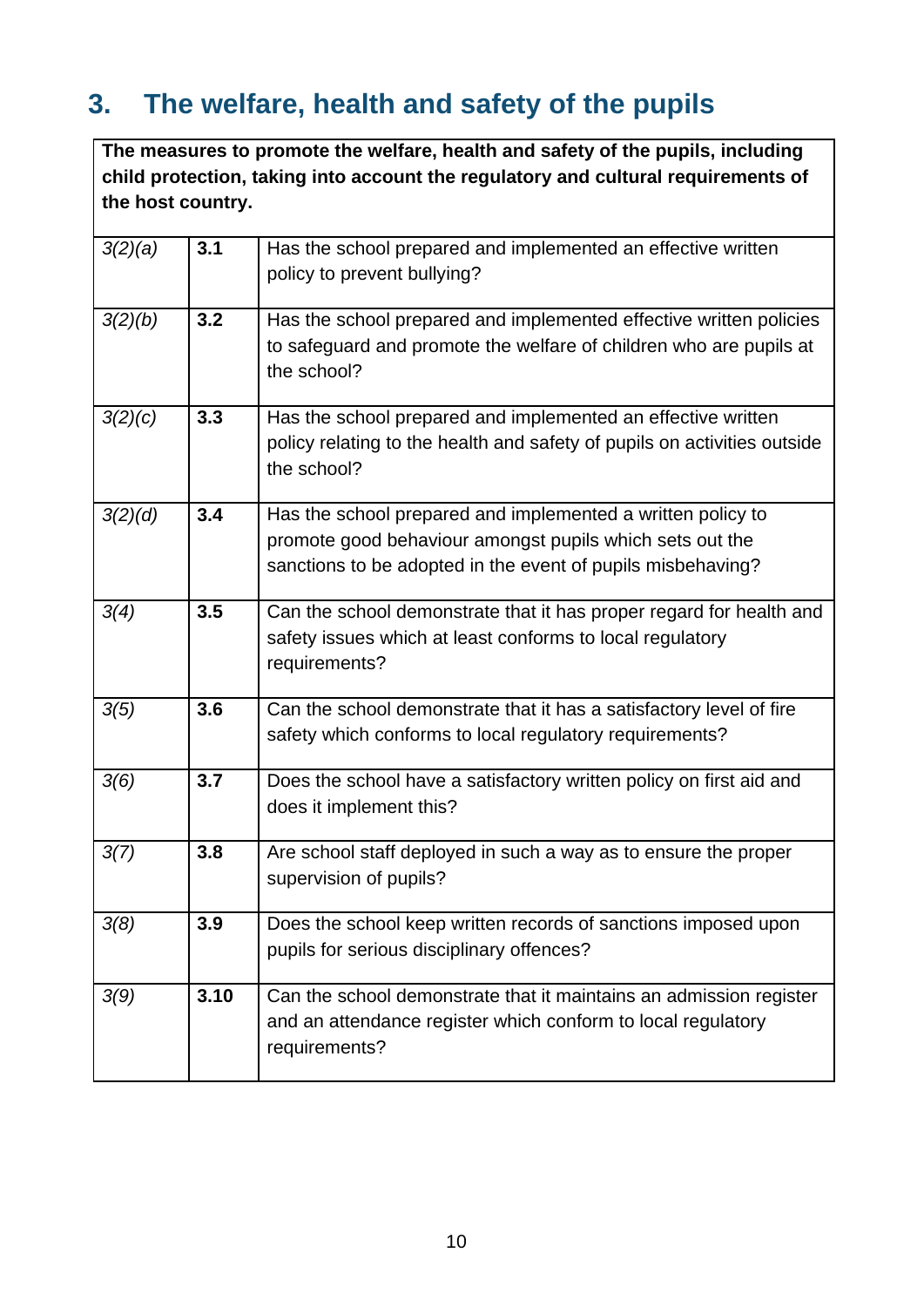## <span id="page-10-0"></span>**4. The suitability of the proprietor and staff**

Please note that this section will need to be updated to take account of the new vetting and barring scheme that will come into force when the Independent Safeguarding Authority starts work.

| 4(2)(a)                                                                                                                                                                                                                                                                                                                                                          | 4.1 | Prior to the confirmation of the appointment of all staff (including<br>volunteers), have appropriate checks been carried out to confirm<br>their identity, medical fitness, right to work in the host country,<br>previous employment history, character references and, where<br>appropriate, qualifications and professional references and has<br>such information been taken into account in determining whether<br>their appointment will be confirmed?                                                              |
|------------------------------------------------------------------------------------------------------------------------------------------------------------------------------------------------------------------------------------------------------------------------------------------------------------------------------------------------------------------|-----|----------------------------------------------------------------------------------------------------------------------------------------------------------------------------------------------------------------------------------------------------------------------------------------------------------------------------------------------------------------------------------------------------------------------------------------------------------------------------------------------------------------------------|
| 4(2)(b)                                                                                                                                                                                                                                                                                                                                                          | 4.2 | Have appropriate checks on suitability to work with children,<br>including a British enhanced criminal record check where<br>applicable been made by the proprietor in respect of any member<br>of staff appointed to a position at the school before, or as soon as<br>was practicable after, his/her appointment (including checks in the<br>host country and any overseas countries where the person may<br>have lived such as obtaining certificates of good conduct from the<br>relevant embassies or police forces)? |
| 4(2)(d)                                                                                                                                                                                                                                                                                                                                                          | 4.3 | Does any member of staff or volunteer carry out work, or intend to<br>carry out work, at the school in contravention of any local, overseas<br>or British disqualification, prohibition or restriction?                                                                                                                                                                                                                                                                                                                    |
|                                                                                                                                                                                                                                                                                                                                                                  |     | The suitability of supply staff at the school                                                                                                                                                                                                                                                                                                                                                                                                                                                                              |
| 4A (1-8)                                                                                                                                                                                                                                                                                                                                                         | 4.4 | Has the school taken all reasonable steps, within the context of<br>local requirements, to ensure that no person supplied by an<br>employment business to the school should begin work at the school<br>unless the proprietor has received written confirmation that checks<br>have been carried out in respect of the person's identity, right to<br>work in the host country, qualifications, and suitability to work with<br>children.                                                                                  |
| The suitability of proprietors. It is recognised that in many countries it may be<br>impracticable or inappropriate to obtain the following information on proprietors.<br>However, the school should take all reasonable steps to assure itself of the<br>suitability of each individual who is responsible for the governance and<br>leadership of the school. |     |                                                                                                                                                                                                                                                                                                                                                                                                                                                                                                                            |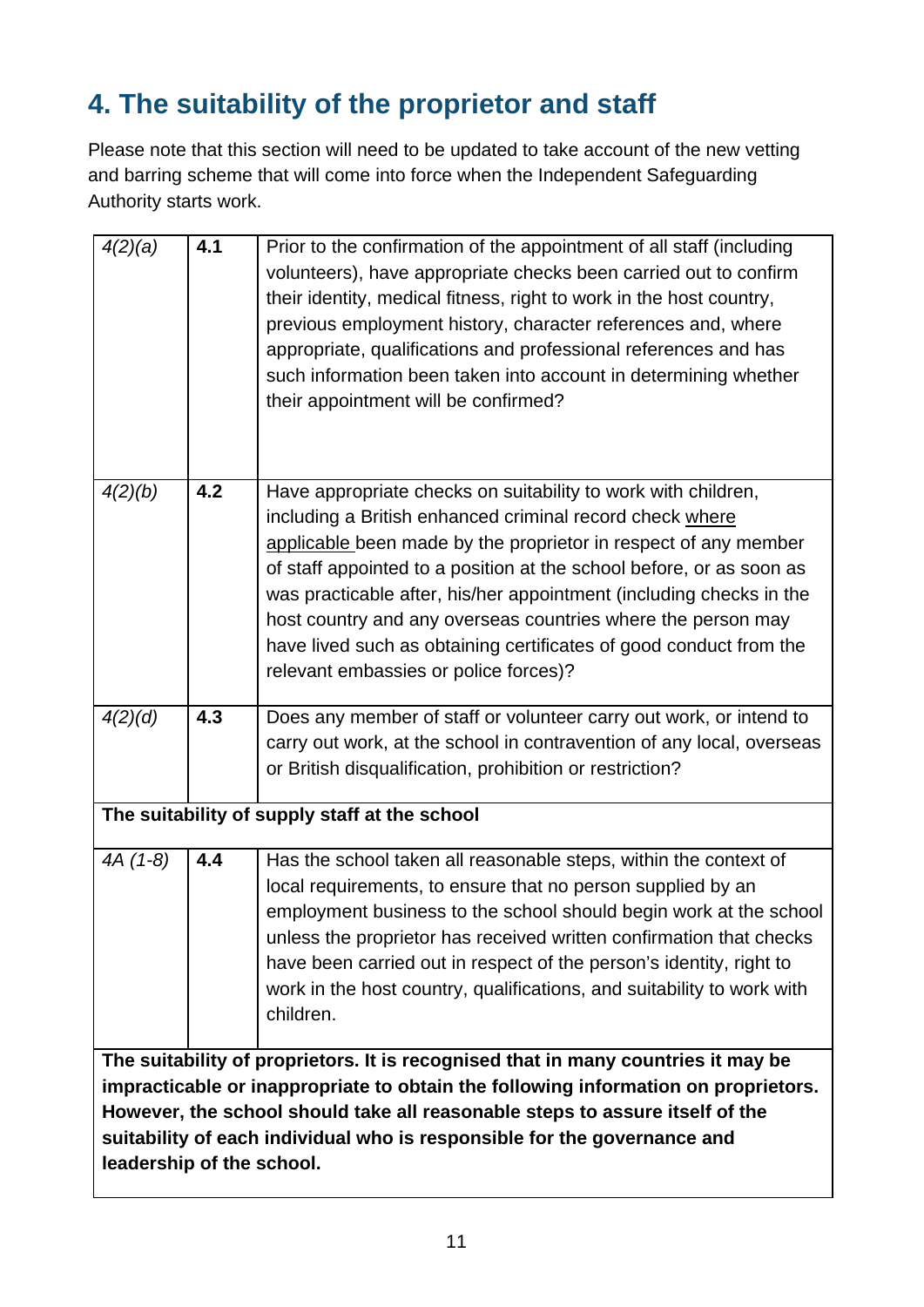| 4B                 | 4.5              | Can each individual proprietor of the school, or where appropriate<br>the chairperson of the proprietorial body, demonstrate that he/she<br>has met all local requirements (if there are any), and in addition<br>been subject to checks confirming his/her identity, right to work in<br>the host country, suitability to work with children, (including an<br>enhanced criminal record check where applicable). Where<br>appropriate, have certificates of good conduct been obtained,<br>wherever practicable, from the relevant embassies or police forces<br>of all countries in which the proprietor has resided? |
|--------------------|------------------|-------------------------------------------------------------------------------------------------------------------------------------------------------------------------------------------------------------------------------------------------------------------------------------------------------------------------------------------------------------------------------------------------------------------------------------------------------------------------------------------------------------------------------------------------------------------------------------------------------------------------|
| $4B(4)$ and<br>(5) | 4.6              | Has the chairperson checked the other members of the<br>proprietorial body (where these exist) to confirm they meet all local<br>requirements, their identity, right to work in the host country, and<br>suitability to work with children, (including an enhanced criminal<br>record check where applicable). Where appropriate, have<br>certificates of good conduct been obtained, wherever practicable,<br>from the relevant embassies or police forces of all countries in<br>which they have resided?                                                                                                             |
| additional         | $\overline{4.7}$ | The school shall keep and make available to inspectors a<br>comprehensive list of all staff and volunteers who currently work in<br>the school, or who have worked in the school since the time of the<br>last inspection, showing the dates when they commenced and<br>ceased working in the school.                                                                                                                                                                                                                                                                                                                   |
| additional         | 4.8              | The school shall keep and make available for inspectors on<br>demand records of all checks completed in respect of staff and<br>volunteers who currently work at the school or who have worked at<br>the school since the date of the last inspection.                                                                                                                                                                                                                                                                                                                                                                  |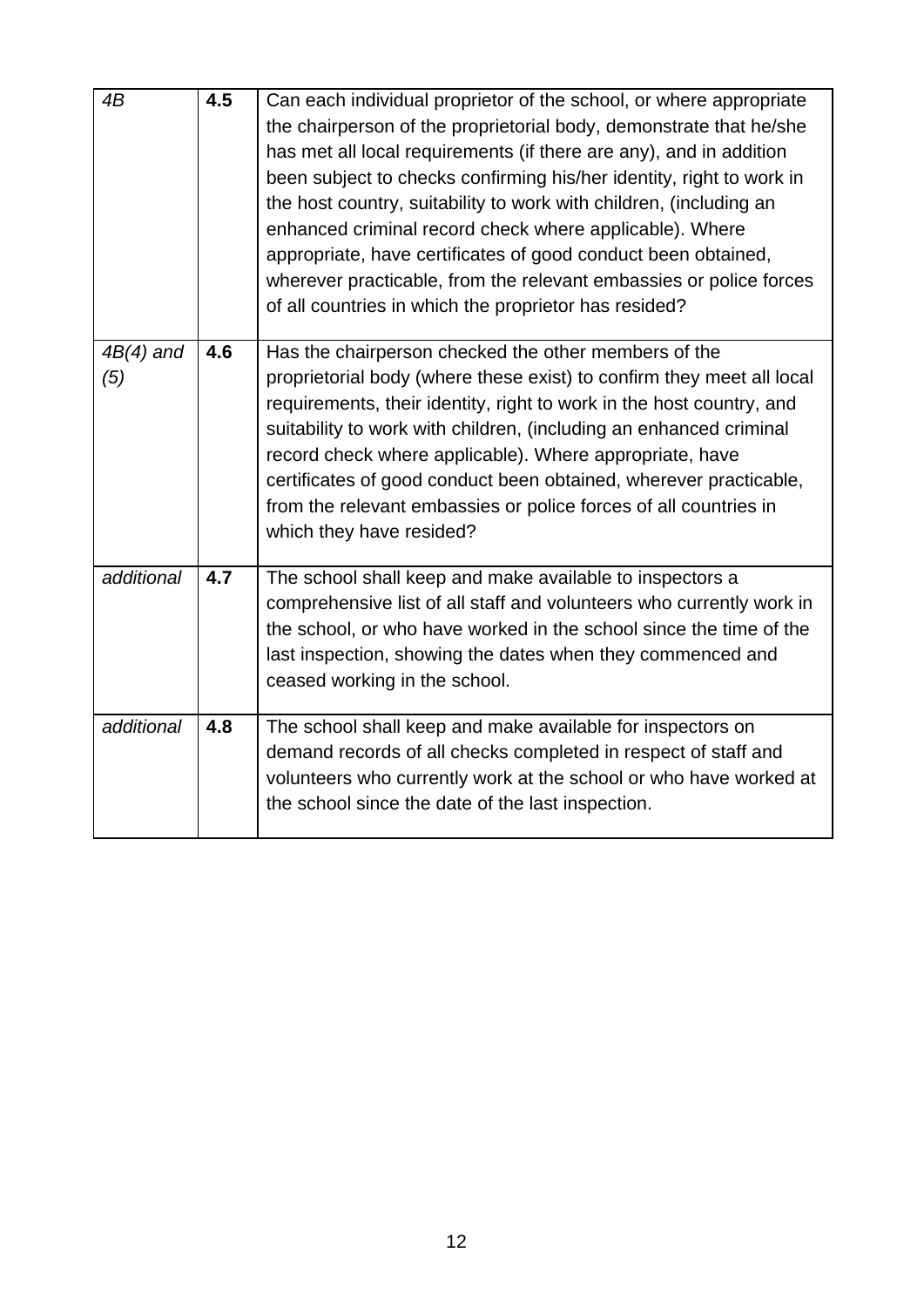# <span id="page-12-0"></span>**5. The premises and accommodation**

| The adequacy of the premises and the educational accommodation for securing<br>the health and safety of all pupils. |      |                                                                                                                                                                                                                                                                                    |
|---------------------------------------------------------------------------------------------------------------------|------|------------------------------------------------------------------------------------------------------------------------------------------------------------------------------------------------------------------------------------------------------------------------------------|
| 5(a)                                                                                                                | 5.1  | Is there any reason to believe that the water supply does not meet<br>local regulatory requirements or is otherwise not fit for purpose in<br>relation to the premises of an educational establishment?                                                                            |
| 5(b)                                                                                                                | 5.2  | Is there any reason to believe that the drainage system is<br>inadequate for hygienic purposes and for the disposal of waste<br>water and surface water?                                                                                                                           |
| 5(c)                                                                                                                | 5.3  | Is there any reason to believe that any load bearing structure does<br>not have regard to local regulatory requirements (including, where<br>applicable, earthquake measures and other measures to militate<br>against natural disasters)?                                         |
| 5(d)                                                                                                                | 5.4  | Does the school have adequate security arrangements for the<br>grounds and buildings?                                                                                                                                                                                              |
| 5(e)                                                                                                                | 5.6  | If the premises which are used by the school are also used for<br>another purpose, other than conducting the school, are they<br>organised in such a way that the health, safety and welfare of<br>pupils is safeguarded and their education is not interrupted by<br>other users? |
| 5(f)                                                                                                                | 5.7  | Do the school buildings provide reasonable resistance to<br>penetration by rain, snow, wind, sand and dust, and moisture from<br>the ground and have regard to temperature control, heating and<br>cooling?                                                                        |
| 5(g)                                                                                                                | 5.8  | Is there sufficient access so that emergency evacuations can be<br>accomplished safely for all pupils, including those with special<br>needs?                                                                                                                                      |
| 5(h)                                                                                                                | 5.9  | Is access to the school such that it allows all pupils, including<br>those with special needs, to enter and leave the school in safety<br>and comfort?                                                                                                                             |
| 5(i)                                                                                                                | 5.10 | Can the school give reasonable assurances that the premises<br>have not been condemned by relevant local agencies?                                                                                                                                                                 |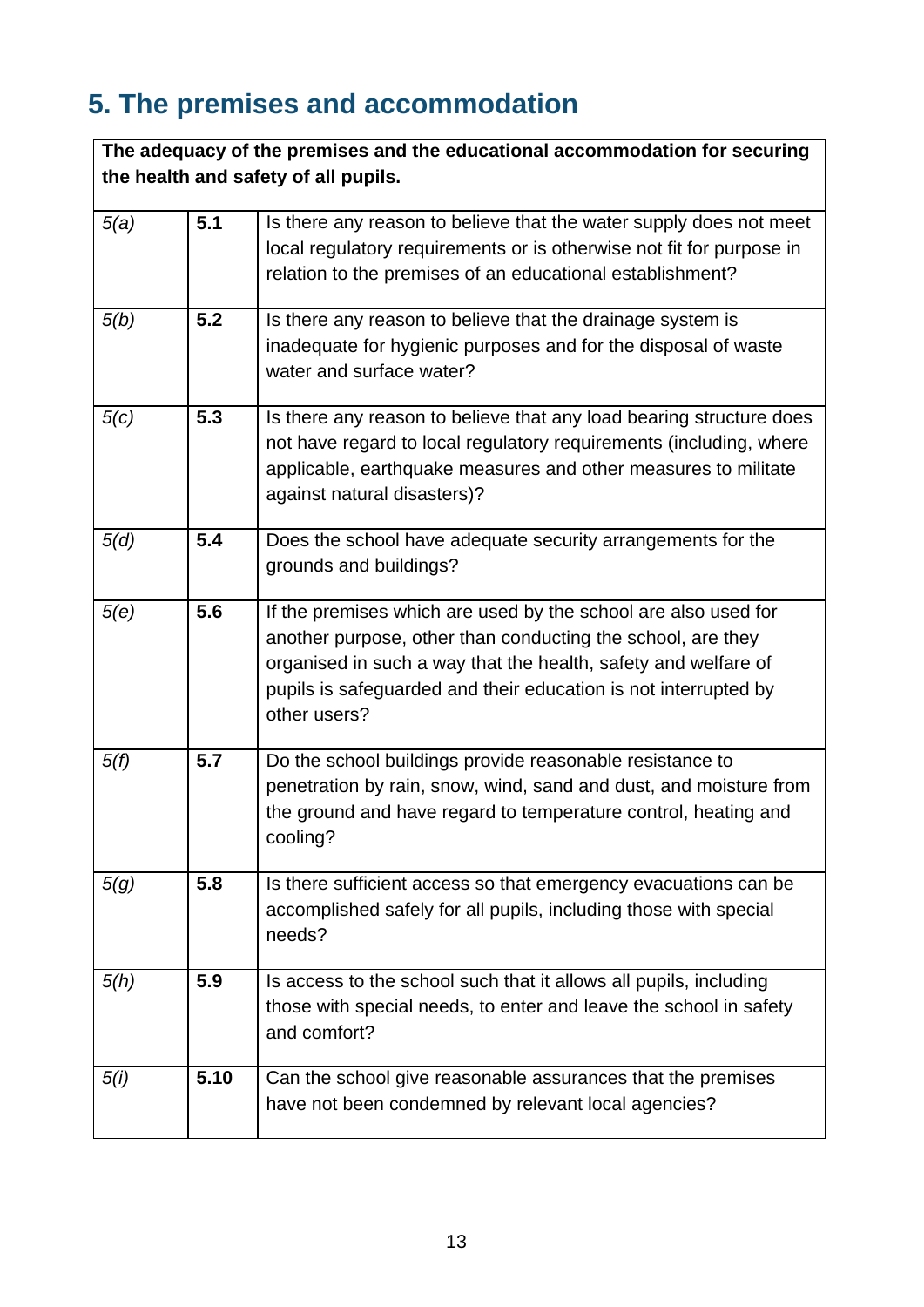**The suitability of the accommodation for effective teaching and learning for all pupils.** 

| 5(j) | 5.11 | Having regard to the number, age and needs (including any<br>special needs) of pupils, are the school buildings fit for purpose<br>and maintained with regard to the health and safety of the pupils? |
|------|------|-------------------------------------------------------------------------------------------------------------------------------------------------------------------------------------------------------|
| 5(k) | 5.12 | Are there sufficient washrooms for staff and pupils, including<br>facilities for pupils with special needs?                                                                                           |
| 5(1) | 5.13 | Are there appropriate facilities for pupils who are, or become, ill?                                                                                                                                  |
| 5(m) | 5.14 | Where food is served, are there adequate facilities for its hygienic<br>preparation, serving and consumption?                                                                                         |
| 5(n) | 5.15 | Are classrooms and other parts of the school maintained in a tidy,<br>clean and hygienic state?                                                                                                       |
| 5(0) | 5.16 | Do the sound insulation and acoustics allow effective teaching and<br>communication?                                                                                                                  |
| 5(p) | 5.17 | Are the lighting, heating and ventilation in the classrooms and<br>other parts of the school satisfactory?                                                                                            |
| 5(q) | 5.18 | Is there a satisfactory standard and adequate maintenance of<br>decoration?                                                                                                                           |
| 5(r) | 5.19 | Are the furniture and fittings appropriately designed for the age<br>and needs (including any special needs) of all pupils registered at<br>the school?                                               |
| 5(s) | 5.20 | Is there appropriate flooring and is this in good condition?                                                                                                                                          |
| 5(t) | 5.21 | Are there appropriate arrangements for providing outside space<br>for pupils to play safely?                                                                                                          |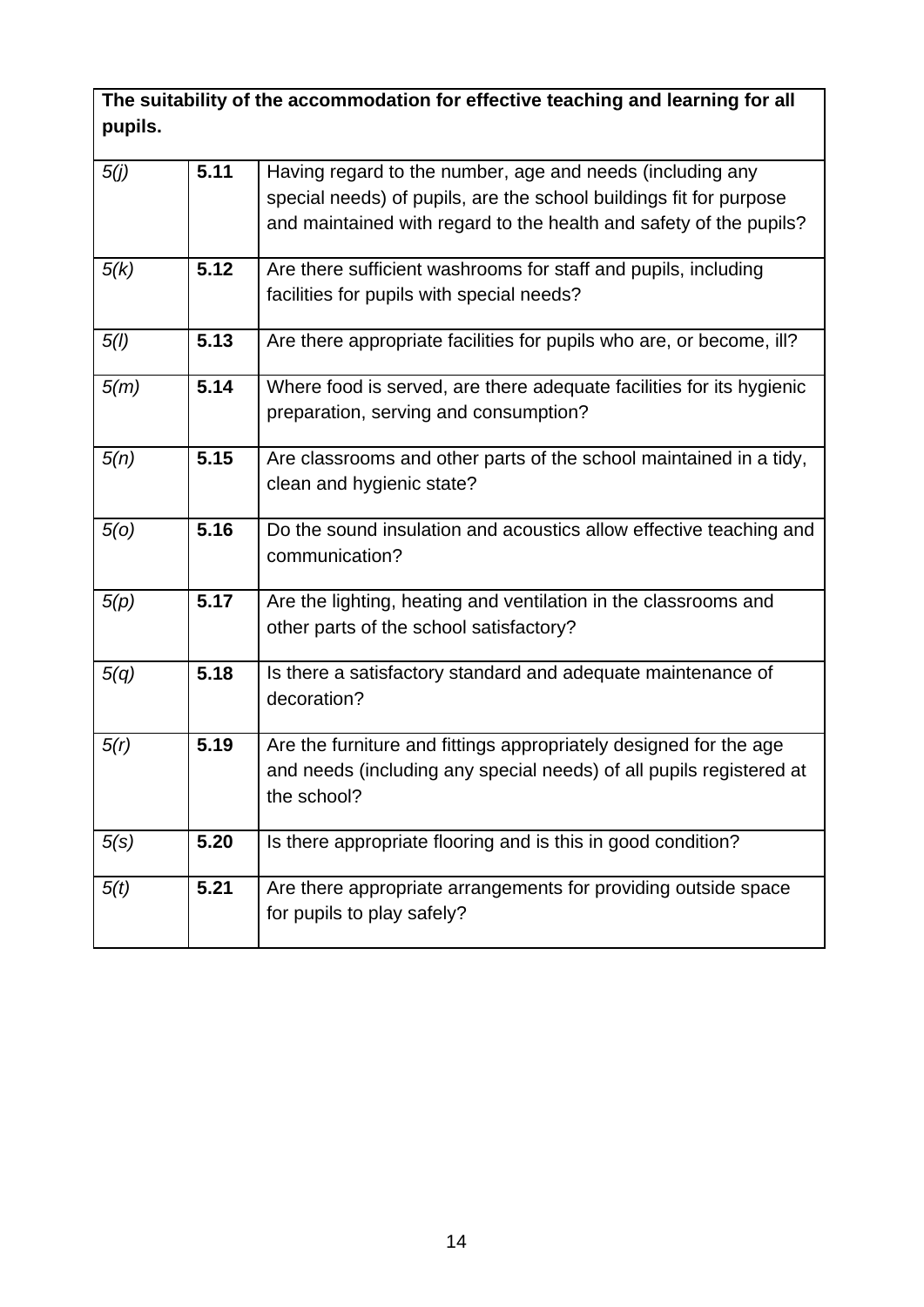## <span id="page-14-0"></span>**6. The provision of information for parents, carers and others**

**The quality of information provided by the school for parents, prospective parents, and other interested parties.** 

**Does the school provide to parents of pupils and of prospective pupils the following information?** 

| 6(2)(a) | 6.1 | The school's address and telephone number and the name of the<br>headteacher.                                                                                                                                                                                                                                                                                                       |
|---------|-----|-------------------------------------------------------------------------------------------------------------------------------------------------------------------------------------------------------------------------------------------------------------------------------------------------------------------------------------------------------------------------------------|
| 6(2)(b) | 6.2 | Where the proprietor is an individual, his/her full name, address<br>for correspondence during both term time and holidays and a<br>telephone number or numbers on which he or she may be<br>contacted at all times, or, where the proprietor is a corporation,<br>organisation or other body corporate, the address and telephone<br>number of its registered or principal office. |
| 6(2)(c) | 6.3 | Where there is a board of governors, the name and address for<br>correspondence of its Chair (not necessarily the private address).                                                                                                                                                                                                                                                 |
| 6(2)(d) | 6.4 | A statement of the school's ethos (including any religious ethos)<br>and aims.                                                                                                                                                                                                                                                                                                      |

**Does the school make available to parents of pupils and of prospective pupils the following information?** 

| 6(2A)(a) | 6.5 | Particulars of the school's policy on and arrangements for<br>admissions, discipline and exclusions.                                                                                |
|----------|-----|-------------------------------------------------------------------------------------------------------------------------------------------------------------------------------------|
| 6(2A)(b) | 6.6 | Particulars of educational and welfare provision for pupils with<br>learning difficulties and/or disabilities and for pupils for whom<br>English is an additional language.         |
| 6(2A)(c) | 6.7 | Particulars of the curriculum offered by the school.                                                                                                                                |
| 6(2A)(d) | 6.8 | Particulars of policies relating to bullying, child protection, health<br>and safety, the promotion of good behaviour, and sanctions<br>adopted in the event of pupils misbehaving. |
| 6(2A)(e) | 6.9 | Particulars of academic performance during the preceding school<br>year, including the results of any public examinations, taking                                                   |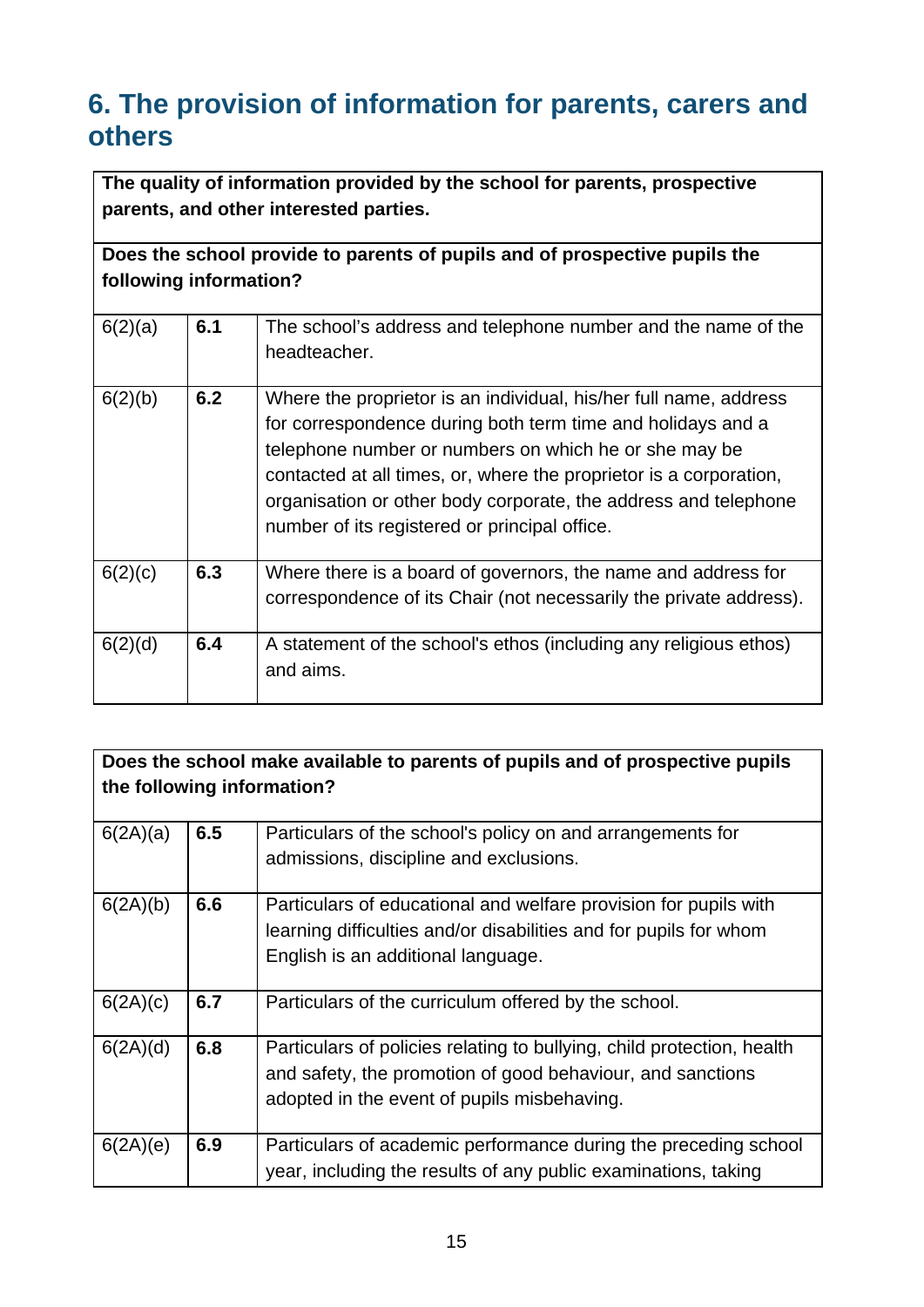|                                            |      | account of the need to protect the identity of children.                                                                                                                                                                                          |  |  |
|--------------------------------------------|------|---------------------------------------------------------------------------------------------------------------------------------------------------------------------------------------------------------------------------------------------------|--|--|
| 6(2A)(f)                                   | 6.10 | Details of the complaints procedure adopted by the school.                                                                                                                                                                                        |  |  |
| 6(2A)(g)                                   | 6.11 | The number of staff employed at the school, including temporary<br>staff, and a summary of their qualifications wherever practicable.                                                                                                             |  |  |
| 6(3)                                       | 6.12 | Following this inspection, has the school made arrangements to<br>make available and send (in paper format or electronically) a copy<br>of the full report to the parents of every registered pupil?                                              |  |  |
| The quality of reports on pupils' progress |      |                                                                                                                                                                                                                                                   |  |  |
| 6(5)                                       | 6.13 | Does the school provide parents with an annual written report of<br>the progress and attainment of each registered child in the main<br>subject areas taught (unless otherwise agreed with any parent)?                                           |  |  |
|                                            |      | The quality of information provided to outside bodies                                                                                                                                                                                             |  |  |
| 6(6)(a)                                    | 6.14 | Did the school comply with reasonable requests for information in<br>connection with the inspection?                                                                                                                                              |  |  |
| 6(6)(b)                                    | 6.15 | Did the school confirm that it had declared to inspectors all<br>instances of disciplinary action, suspension or departure of any<br>individual (staff, volunteer or other) because of concerns about<br>their suitability to work with children? |  |  |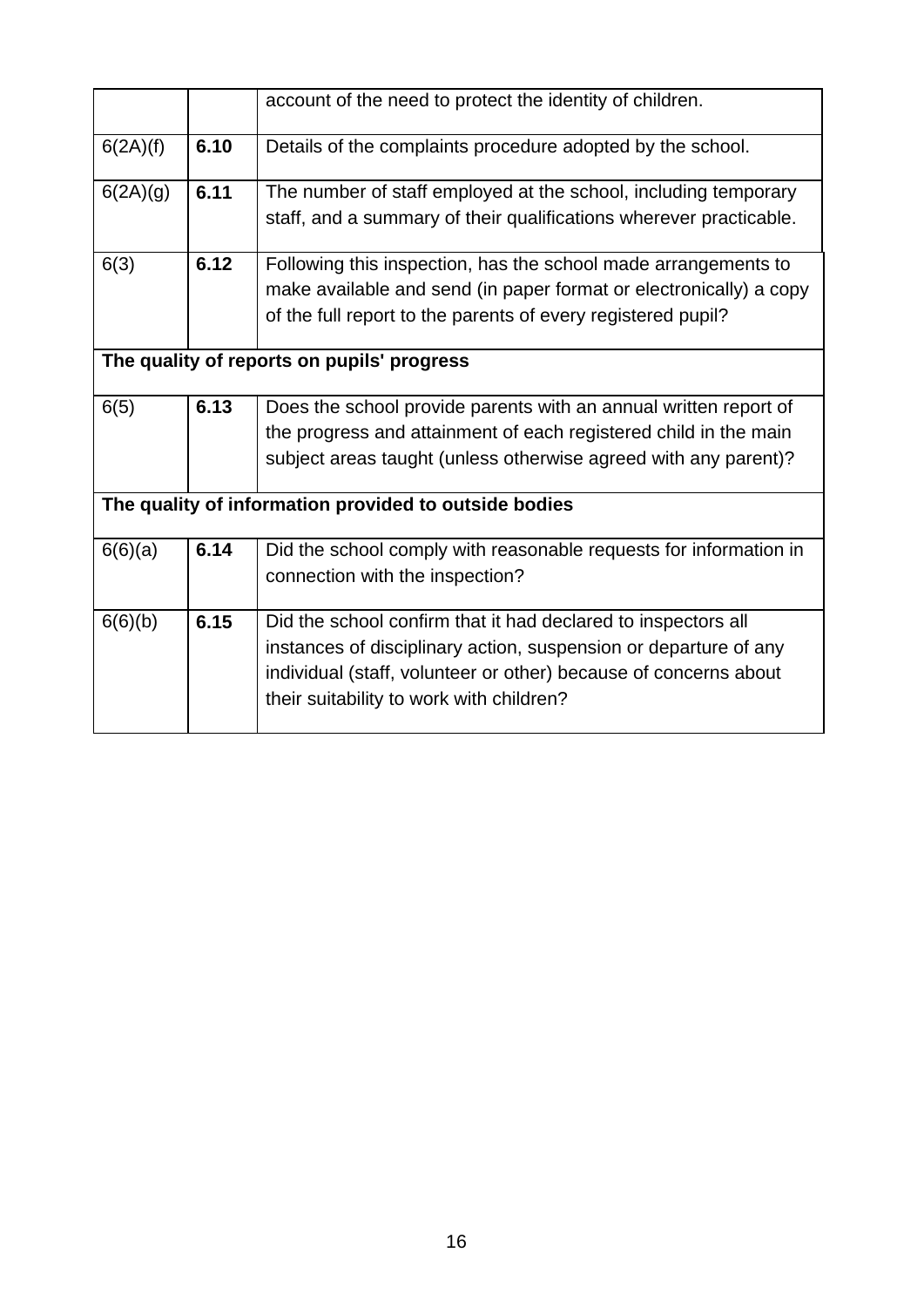## <span id="page-16-0"></span>**7. The school's procedures for handling complaints**

The effectiveness of the school's procedures for handling complaints

| 7(a) | 7.1  | Has the school drawn up and implemented a complaints procedure that<br>is transparent, open and effective having regard to local regulatory<br>requirements and circumstances?                                                                                                                                               |
|------|------|------------------------------------------------------------------------------------------------------------------------------------------------------------------------------------------------------------------------------------------------------------------------------------------------------------------------------|
| 7(b) | 7.2  | Is the complaints procedure made available to parents of pupils and<br>prospective pupils?                                                                                                                                                                                                                                   |
| 7(c) | 7.3  | Does the complaints procedure set out clear timescales for the<br>management of the complaint?                                                                                                                                                                                                                               |
| 7(d) | 7.4  | Does the complaints procedure allow for complaints to be made and<br>considered initially on an informal basis?                                                                                                                                                                                                              |
| 7(e) | 7.5  | Does the complaints procedure provide for a formal complaint to be<br>made in writing if parents are not satisfied with the response to an<br>informal complaint?                                                                                                                                                            |
| 7(f) | 7.6  | If the parents are not satisfied with the response to a written complaint is<br>there provision for the establishment of a hearing before the governors<br>of the school or a panel appointed by the proprietor of at least three<br>people who have not been directly involved in the matters detailed in the<br>complaint? |
| 7(g) | 7.7  | Where there is a panel hearing of a complaint, and where practicable, is<br>there provision that one person on the panel is independent of the<br>management and running of the school?                                                                                                                                      |
| 7(h) | 7.8  | Does the procedure allow for parents to attend the panel hearing, and, if<br>they wish, to be accompanied?                                                                                                                                                                                                                   |
| 7(i) | 7.9  | Does the complaints procedure provide for the panel to make findings<br>and recommendations and does the procedure stipulate that a copy of<br>these findings and recommendations are given to the complainant and,<br>where relevant, the person complained about, the proprietor and<br>headteacher?                       |
| 7(j) | 7.10 | Does the procedure provide for written records to be kept of all<br>complaints indicating whether they were resolved at the preliminary<br>stage, or whether they proceeded to a panel hearing (including a hearing<br>before the board of governors)?                                                                       |
| 7(k) | 7.11 | Does the procedure provide that correspondence, statements and<br>records of complaints are to be kept confidential, except in cases where<br>local legal requirements permit access or enable restriction by local<br>authorities?                                                                                          |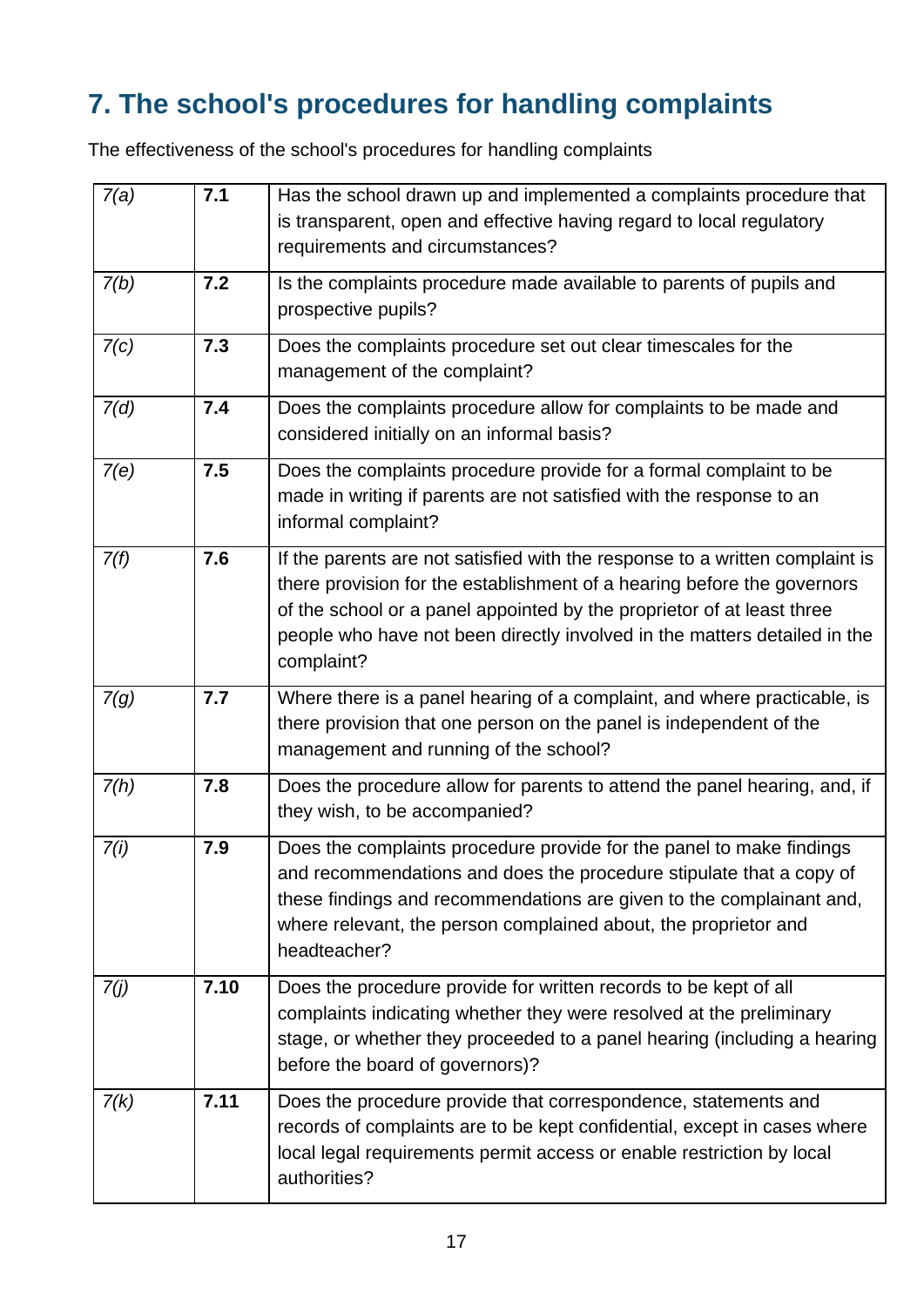# <span id="page-17-0"></span>**8. The quality of provision for boarding**

| The effectiveness of the school's provision for boarders |     |                                                                                                                                                                                                                                                                                                                                                        |
|----------------------------------------------------------|-----|--------------------------------------------------------------------------------------------------------------------------------------------------------------------------------------------------------------------------------------------------------------------------------------------------------------------------------------------------------|
| new                                                      | 8.1 | Does the school have<br>policies, implemented<br>effectively, that take full<br>account of pupils who are<br>boarding in respect of<br>bullying, child protection,<br>complaints, security,<br>safeguarding, behaviour,<br>discipline, sanctions,<br>rewards and restraint,<br>health education and<br>boarders health records.                        |
| new                                                      | 8.2 | Does the school have<br>appropriate procedures in<br>place for crisis<br>management, how<br>boarding houses are<br>organised, activities and<br>free time for boarders, the<br>needs of EAL students,<br>the securing of boarders'<br>views, for prefects or<br>student leaders, and for<br>staff and outside support<br>to boarders?                  |
| new                                                      | 8.3 | Does the school provide<br>adequate welfare support<br>to boarders, including<br>medical treatment and first<br>aid, care of ill boarders,<br>management of health and<br>personal problems,<br>discrimination and equal<br>opportunities, parental<br>contact and telephones,<br>pocket money and care of<br>possessions, and the<br>induction of new |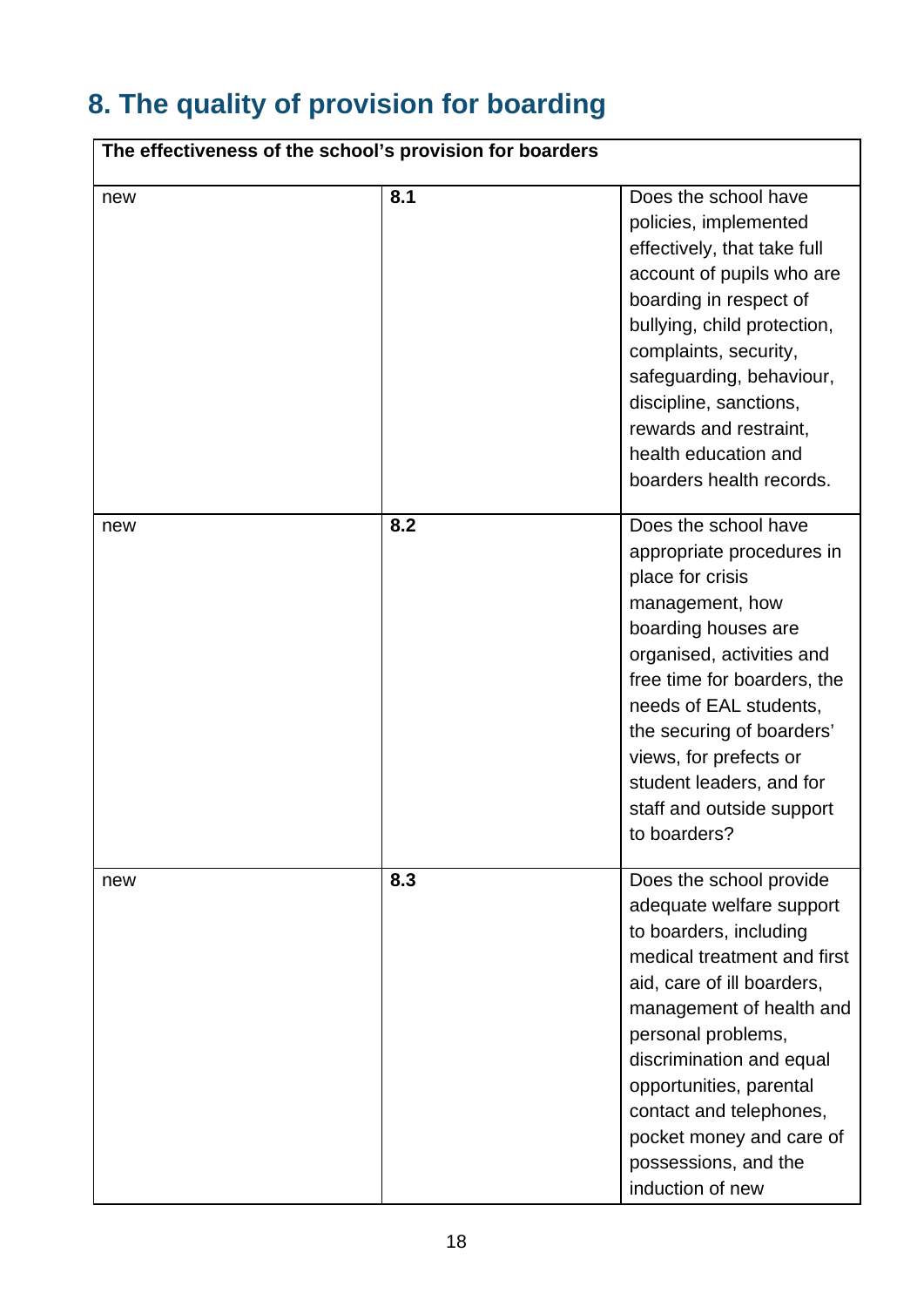|     |     | boarders? The school<br>should also have effective<br>policies for educational<br>guardians (where<br>applicable), the monitoring<br>of records, catering, fire<br>precautions and drills, the<br>accommodation of<br>children other than pupils<br>(where applicable), high<br>risk activities and risk<br>assessment, and access<br>to information and local<br>facilities.                                                                                                                                                                                                   |
|-----|-----|---------------------------------------------------------------------------------------------------------------------------------------------------------------------------------------------------------------------------------------------------------------------------------------------------------------------------------------------------------------------------------------------------------------------------------------------------------------------------------------------------------------------------------------------------------------------------------|
| new | 8.4 | Does the school provide<br>adequate supervision of<br>boarders, including when<br>boarders leave the school<br>site, night supervision of<br>boarding houses and does<br>the school provide staff job<br>descriptions, induction,<br>supervision and training,<br>and guidance on boarding<br>practice? It should also be<br>able to show effective<br>implementation of policies<br>on staff/boarder<br>relationships, privacy, staff<br>recruitment and checks on<br>other adults that may come<br>into contact with boarders<br>or have access to boarding<br>accommodation. |
| new | 8.5 | Are there adequate<br>arrangements for access<br>to, and security of, the<br>accommodation used by<br>boarders including off-site<br>accommodation and short<br>term exchanges.                                                                                                                                                                                                                                                                                                                                                                                                 |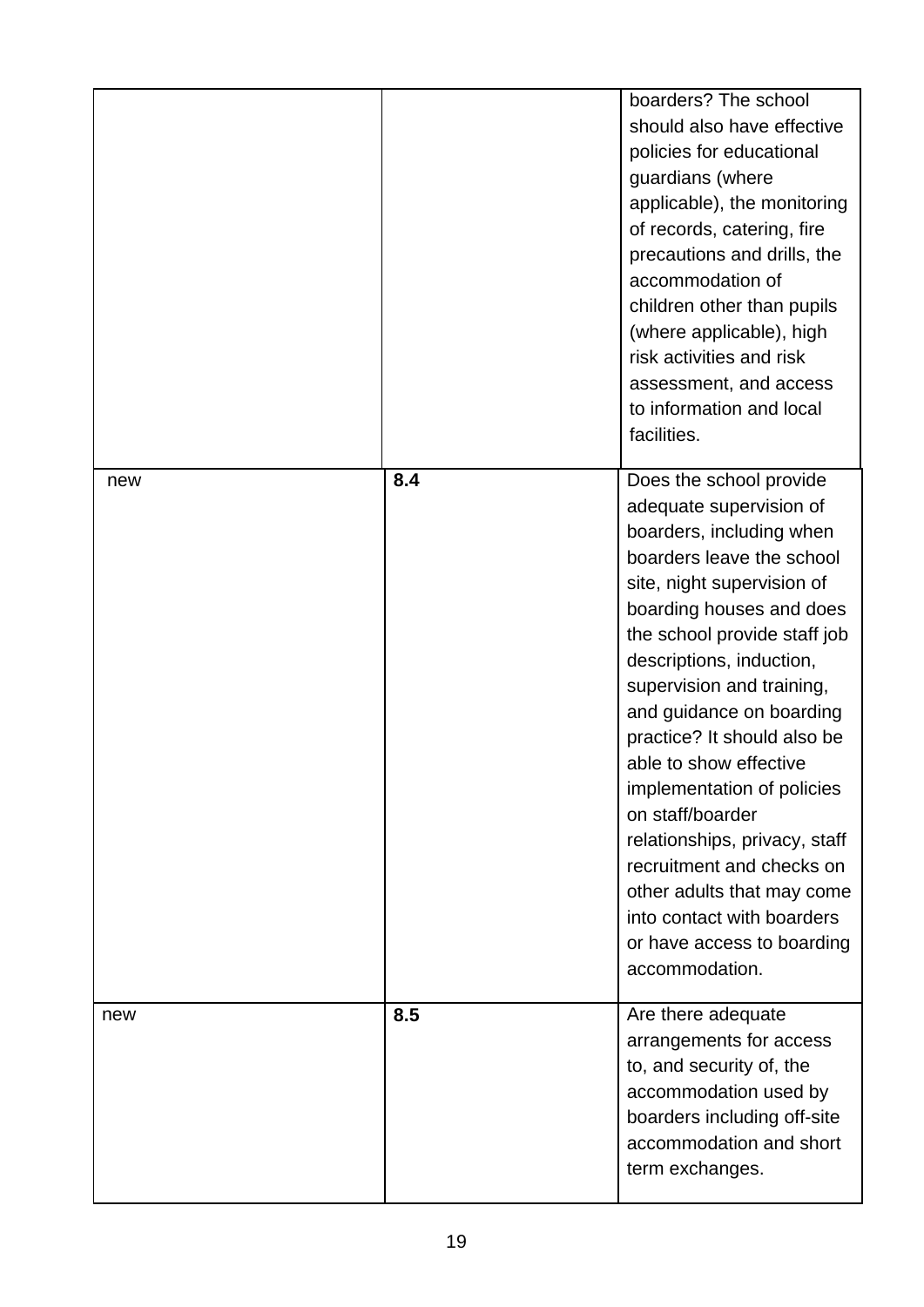# <span id="page-19-0"></span>**9. Leadership and management of the school**

|            |     | The effectiveness of leadership and management by the proprietor,<br>headteacher, senior managers and others with delegated responsibilities.                                                                                                                                                                                                                              |
|------------|-----|----------------------------------------------------------------------------------------------------------------------------------------------------------------------------------------------------------------------------------------------------------------------------------------------------------------------------------------------------------------------------|
| <b>New</b> | 9.1 | Does the leadership of the<br>school provide clear educational<br>direction, as reflected in the<br>quality of education, the care of<br>pupils, and the fulfilment of the<br>school's aims and ethos, and is<br>there a positive relationship<br>between the headteacher/senior<br>staff and the school's governing<br>body (where one exists) or board<br>of management? |
| <b>New</b> | 9.2 | Is the proprietor/governing body<br>successful in securing,<br>supporting and developing<br>sufficient high quality staff and<br>ensuring their suitability to work<br>with children?                                                                                                                                                                                      |
| <b>New</b> | 9.3 | Does the proprietor/governing<br>body provide appropriate policies<br>and procedures, review them for<br>effectiveness, and ensure<br>sufficiency of resources through<br>robust financial management?                                                                                                                                                                     |
| <b>New</b> | 9.4 | Is management at all levels<br>successful in identifying priorities<br>for improvement, planning to<br>meet those priorities, and<br>implementing decisions<br>effectively?                                                                                                                                                                                                |
| <b>New</b> | 9.5 | Does the management of the<br>school provide opportunities for<br>regular staff appraisal or<br>professional development<br>reviews?                                                                                                                                                                                                                                       |